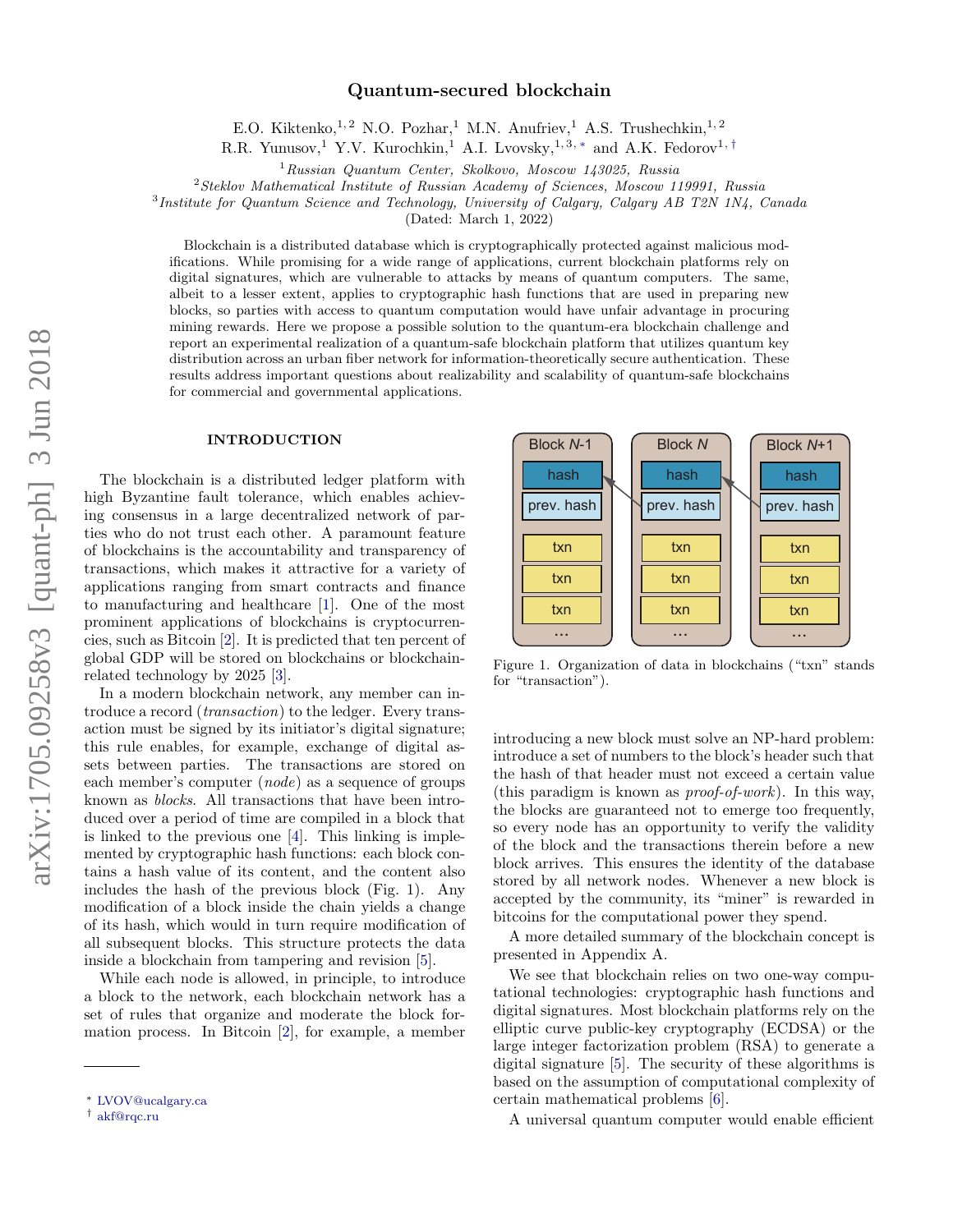solving of these problems, thereby making corresponding digital signature algorithms, including those used in blockchains, insecure. In particular, Shor's quantum algorithm solves factorisation of large integers and discrete logarithms in polynomial time [\[7\]](#page-5-6). Another security issue is associated with Grover's search algorithm [\[8\]](#page-5-7), which allows a quadratic speedup in calculating the inverse hash function. In particular, this will enable a so-called 51 percent attack, in which a syndicate of malicious parties controlling a majority of the network's computing power would monopolize the mining of new blocks. Such an attack would allow the perpetrators to sabotage other parties' transactions or prevent their own spending transactions from being recorded in the blockchain. Other attacks with quantum computing on blockchain technology as well as possible roles of quantum algorithms in the mining process are considered in more detail in recent publications [\[9–](#page-5-8)[12\]](#page-5-9).

The security of blockchains can be enhanced by using post-quantum digital signature schemes [\[13–](#page-5-10)[15\]](#page-5-11) for signing transactions. Such schemes are considered to be robust against attacks with quantum computers [\[15\]](#page-5-11). However, this robustness relies on unproven assumptions. Furthermore, post-quantum digital signatures are computationally intensive and are not helpful against attacks that utilize the quantum computer to dominate the network's mining hashrate.

In addition to the blockchains based on mining principles there are other approaches to distributed ledgers maintenance, e.g. Byzantine fault tolerance (BFT) replication [\[16\]](#page-5-12) and practical BFT replication [\[17\]](#page-5-13). To our knowledge, all the proposed approaches either require use of digital signatures, and hence are vulnerable to quantum computer attacks, or pairwise authenticated channels at least. We note that the pairwise authentic channel ensures that each message was not tampered while passing, but does not solve the transferability issue."

The way to guarantee authentication in the quantum era is to use quantum key distribution (QKD), which guarantees information-theoretic (unconditional) security based on the laws of quantum physics [\[18–](#page-5-14)[21\]](#page-5-15). QKD is able to generate a secret key between two parties connected by a quantum channel (for transmitting quantum states) and a public classical channel (for post-processing procedures). The technology enabling QKD networks have been demonstrated in many experiments [\[22](#page-5-16)[–32\]](#page-5-17) and is now publicly available through multiple commercial suppliers.

In the present work, we describe a blockchain platform that combines (i) the original BFT state-machine replication without use of digital signatures [\[16\]](#page-5-12) (hereafter referred to as the "broadcast protocol"), (ii) QKD for providing authentication, and implement an experiment demonstrating its capability in an urban QKD network [\[32\]](#page-5-17). We believe this scheme to be robust against not only the presently known capabilities of the quantum computer, but also those that may potentially be discovered in the future to make post-quantum cryptography schemes vulnerable.

The utility of QKD for blockchains may appear counterintuitive, as QKD networks rely on trust among nodes, whereas the earmark of many blockchains is the absence of such trust. More specifically, one may argue that QKD cannot be used for authentication because it itself requires an authenticated classical channel for operation. However, each QKD communication session generates a large amount of shared secret data, part of which can be used for authentication in subsequent sessions. Therefore a small amount of "seed" secret key that the parties share before their first QKD session ensures their secure authentication for all future communication [\[33\]](#page-5-18). In this way, QKD can be used in lieu of classical digital signatures.

#### QUANTUM-SECURED BLOCKCHAIN

Here we consider a blockchain protocol within a twolayer network with  $n$  nodes. The first layer is a QKD network with pairwise communication channels that permit establishing information-theoretically (unconditionally) secure private key for each pair of nodes. The second (classical) layer is used for transmitting messages with authentication tags based on information-theoretically secure Toeplitz hashing (see Appendix B) that are created using the private keys procured in the first layer.

For concreteness, we consider a blockchain maintaining a digital currency. The operation of the blockchain is based on two procedures: (i) creation of transactions and (ii) construction of blocks that aggregate new transactions. New transactions are created by those nodes who wish to transfer their funds to another node. Each individual new transaction record is constructed akin to those in Bitcoin, i.e. contains the information about the sender, receiver, time of creation, amount to be transferred, and a list of reference transactions that justifies that the sender has enough funds for the operation (see Appendix A). This record is then sent via authenticated channels to all other  $n-1$  nodes, thereby entering the pool of unconfirmed transactions. Each node checks these entries with respect to their local copy of the database and each other, in order to verify that each transaction has sufficient funds, and forms an opinion regarding the transaction's admissibility. At this stage, the community does not attempt to exclude double-spending events (a dishonest party sending different versions of a particular transaction to different nodes of the network).

Subsequently, the unconfirmed transactions are aggregated into a block. We abolish the classical blockchain practice of having the blocks proposed by individual "miners", because it is vulnerable to quantum computer attacks in at least two ways. First, transactions are not rigged with digital signatures. This means that a miner has complete freedom to fabricate arbitrary, apparently valid, transactions and include them in the block. Second, a node equipped with a quantum computer is able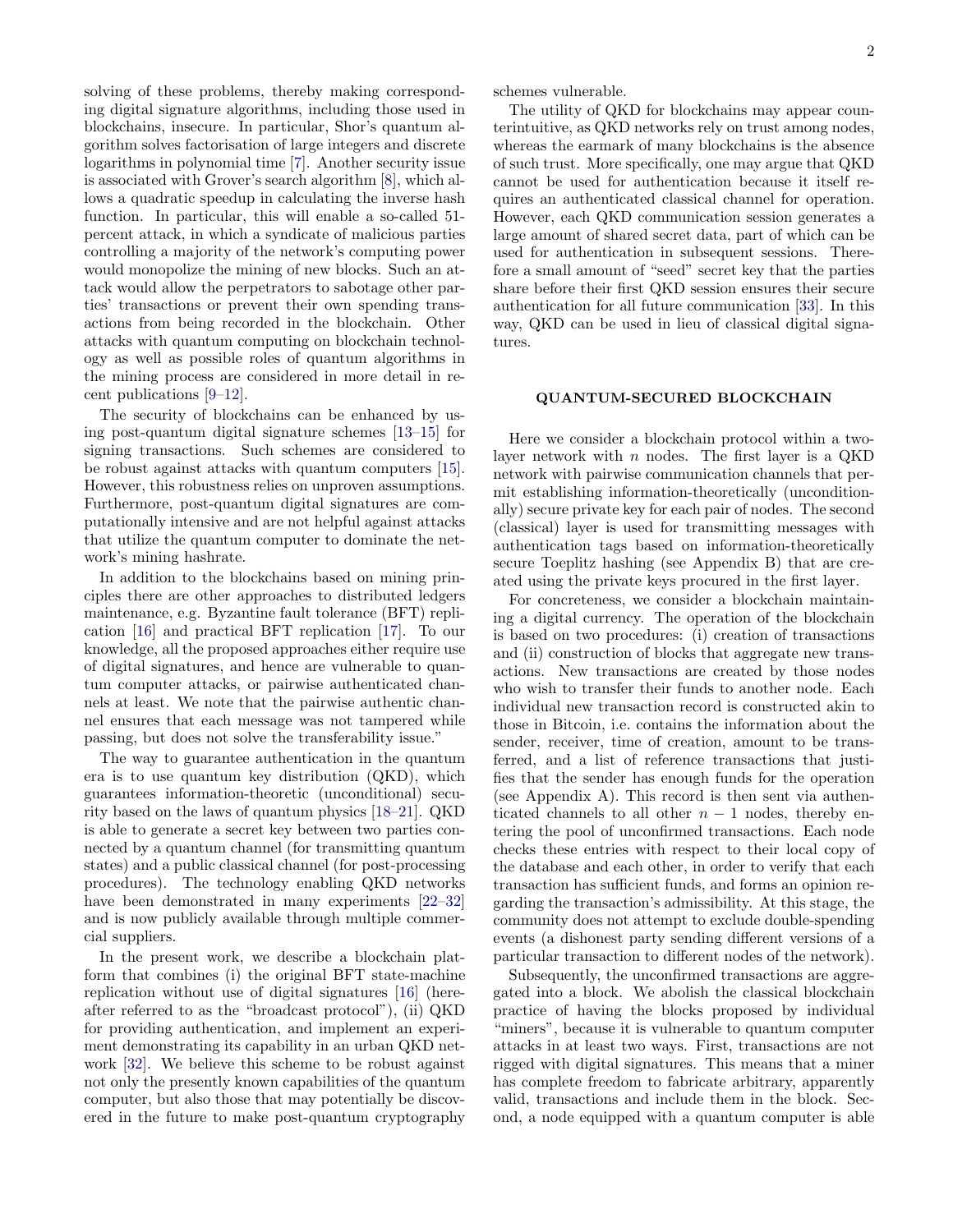to mine new blocks dramatically faster than any nonquantum node. This opens a possibility for attacks such as the 51-percent attack described above.

Instead, we propose to create blocks in a decentralized fashion. To this end, we employ the broadcast protocol proposed in the classic paper by Shostak, Lamport and Pease [\[16\]](#page-5-12) (see Appendix C). This informationtheoretically secure protocol allows achieving a Byzantine agreement in any network with pairwise authenticated communication provided that the number of dishonest parties is less than  $n/3$  (which we assume to be the case). At a certain moment in time (e.g. every ten minutes), the network applies the protocol to each unconfirmed transaction, arriving at a consensus regarding the correct version of that transaction (thereby eliminating double-spending) and whether the transaction is admissible. Each node then forms a block out of all admissible transactions, sorted according to their time stamps. The block is added to the database. In this way, the same block will be formed by all honest parties, thereby eliminating the possibility of a "fork" – the situation in which several different versions of a block are created simultaneously by different miners.

Because the broadcast protocol is relatively forgiving to the presence of dishonest or faulty nodes, our blockchain setup has significant tolerance to some of the nodes or communication channels not operating properly during its implementation. We also emphasize that, while the broadcast protocol is relatively data intensive, the data need not be transmitted through quantum channels. Quantum channels are only required to generate private keys.

While the proposed protocol seems to be efficient against quantum attacks on the distribution of transactions and formation of blocks, the database is still somewhat vulnerable while it is stored. A possible attack scenario is as follows: a malicious party equipped with a quantum computer works off-line to forge the database. It changes one of the past transaction records to its benefit and performs a Grover search for a variant of other transactions within the same block such that its hash remains the same, to make the forged version appear legitimate. Once the search is successful, it hacks into all or some of the network nodes and substitutes the legitimate database by its forged version. However, the potential of this attack to cause significant damage appears low, because the attacker would need to simultaneously hack at least one-third of the nodes to alter the consensus. Furthermore, because the Grover algorithm offers only a quadratic speed-up with respect to classical search algorithms, this scenario can be prevented by increasing the convention on the length of the block hash to about a square of its safe non-quantum value.

We experimentally study the proposed blockchain protocol on the basis of a four-node, six-link network [Fig.  $2(a)$ ] with information-theoretically secure authentication. We use an urban fiber QKD network recently developed by our team (see Appendix D) to procure authentication keys for two of the links connecting three nodes; the key generation in the remaining four links is classical. We sum up main parameters of the implemented blockchain for four nodes network in Table [I.](#page-2-0)

| Number of nodes in the network                              | $n=4$           |
|-------------------------------------------------------------|-----------------|
| Upper bound on the number of faulty nodes                   | $m=1$           |
| Number of rounds in the broadcast protocol                  | 2               |
| Duration of broadcast protocol                              | $< 10$ sec      |
| Time between block generation events                        | $5 \text{ min}$ |
| Authentication hash length                                  | 40 bit          |
| Quantum key consumption in the initial broad-               | $40$ bit        |
| cast of a transaction                                       |                 |
| Quantum key consumption in the broadcast $ 80 \text{ bit} $ |                 |
| protocol                                                    |                 |
| Average quantum key consumption required for $ < 7$ bit/s   |                 |
| a transaction rate of 10 per minute                         |                 |

<span id="page-2-0"></span>Table I. Main parameters of the implemented quantumsecured blockchain.

We test the operation of the blockchain and implement the construction of a simple transaction block under the following settings  $[Fig. 2(a)]$ . Nodes A, B and C perform legitimate transactions, whereas node D tries to process three different transactions, i.e. realize a double-spending attack. The pool of unconfirmed transactions at each node thus consist of three legitimate and one inconsistent transactions. The broadcast protocol is then launched on the basis of these transaction pools. This protocol eliminates node D's double-spending transaction after the second communication round and permits the formation of a block containing legitimate transactions only [Fig. 2(c)].



Figure 2. Creation of a block in a quantum-secure blockchain. a) Each node who wishes to implement a transaction sends identical copies of that transaction to all other nodes. Nodes A, B and C, whose transactions are denoted as  $txn_A$ ,  $txn_B$ and  $\text{tr}_{\mathcal{C}}$ , respectively, follow the protocol. Node D is cheating, attempting to send non-identical versions  $\text{txn}_{\text{Da}}$ ,  $\text{txn}_{\text{Db}}$ and  $\text{tr}_{\text{Dc}}$  of the same transaction to different parties. b) Transaction contents. c) The nodes implement the broadcast protocol to reconcile the unconfirmed transactions and form the block. They discover that the transaction initiated by node D is illegitimate and exclude it.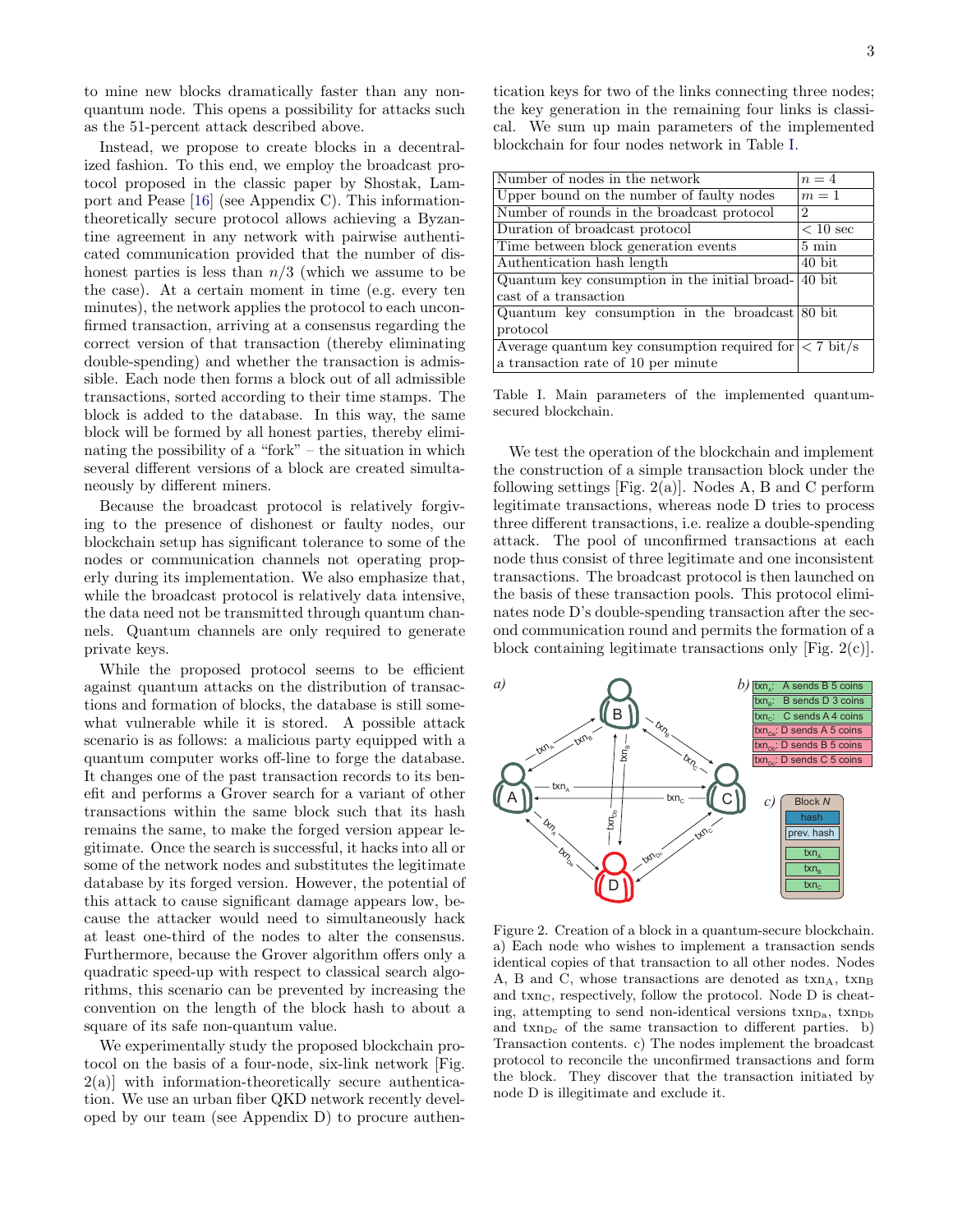## CONCLUSION AND OUTLOOK

In summary, we have developed a blockchain protocol with information-theoretically secure authentication based on a network in which each pair of nodes is connected by a QKD link. We have experimentally tested our protocol by means of a three-party urban fibre network QKD in Moscow.

In addition to using QKD for authentication, we have redefined the protocol of adding new blocks an a way that is dramatically different from modern cryptocurrencies. Rather than concentrating the development of new blocks in the hands of individual miners, we employ the information-theoretically secure broadcast protocol where all the nodes reach an agreement about a new block on equal terms.

A crucial advantage of our blockchain protocol is its ability to maintain transparency and integrity of transactions against attacks with quantum algorithms. Our results therefore open up possibilities for realizing scalable quantum-safe blockchain platforms. If realized, such a blockchain platform can limit economic and social risks from imminent breakthroughs in quantum computation technology.

Typical key generation rates of currently available QKD technologies are sufficient for operating a largescale blockchain platforms based on our protocol. Moreover, remarkable progress in theory and practice of quantum communications, including recent experiments on ground-to-satellite QKD and quantum repeaters, could open the door to developing a public worldwide QKD network ("the quantum Internet" [\[34\]](#page-6-0)) and extending quantum-safe blockchain platforms to the global scale.

The development of the "quantum Internet" will allow our protocol to preserve anonymity of each network member. A member will be able to access the global QKD network from any station, authenticate themselves to other parties using their private seed keys (see Methods) and enact a desired transaction.

Our protocol is likely not the only possible quantumsafe blockchain platform. In this context, important horizons are opened by technologies that permit direct transmission of quantum states over multipartite communication networks combined with light quantum information processing. This includes, for example, protocols for quantum multiparty consensus [\[35,](#page-6-1) [36\]](#page-6-2), other approaches for QKD [\[37–](#page-6-3)[40\]](#page-6-4), and quantum digital signatures [\[41\]](#page-6-5), which have been successfully studied in experiments, including metropolitan networks [\[42\]](#page-6-6). An additional important research avenue is more efficient, quantum-technology based consensus algorithms [\[43\]](#page-6-7) and general study of quantum channels [\[39,](#page-6-8) [44\]](#page-6-9). Most importantly, we hope that our work will raise awareness and interest of the quantum information community to the problem of security of distributed ledgers in the era of quantum technology.

## ACKNOWLEDGMENTS

We thank D. Gottesman for making us aware of the broadcast protocol. This work is supported by the Russian Science Foundation under grant 17-71-20146. AL is supported by NSERC and is a CIFAR Fellow.

#### APPENDIX A. BLOCKCHAIN WORKFLOW

Here we sum up the main definitions and concepts of conventional blockchains.

- 1. The blockchain is a distributed database in which the records are organized in a form of consecutive blocks. The term "distributed" means that copies of the database are stored by all the nodes that are interested in maintaining it, and that there is no single control center in charge of the network.
- 2. Distributed consensus is a set of rules governing the blockchain construction and operation accepted by the nodes maintaining this blockchain.
- 3. A transaction is an elementary record in a blockchain. In order to create a transaction, one (i) forms a corresponding record, (ii) signs it using a digital signature, and (iii) sends the record to all the nodes maintaining the blockchain. For example, if we use a blockchain for maintaining a cryptocurrency, then the transaction corresponds to a transfer of some amount of money from one party to another.
- 4. A block contains a number of transactions created over a certain period of time. Newly created transactions enter a so-called pool of unconfirmed transactions. Because such transactions are created at a faster rate than the typical network latency time, it is difficult for the community to agree on their time sequence and validity. This motivates the solution to aggregate new transactions into large blocks that are introduced at regular time intervals that are much longer than the network latency.

In order to create a block with new transactions, a node needs to (i) check the validity of new transactions and discard invalid ones, (ii) combine the new transactions and the hash value of the last block in the existing blockchain, (iii) fulfill the additional moderation requirements imposed on new proposed block by the network rules (an example is the proof of work rule in Bitcoin), and (iv) broadcast the new block to all other nodes. Each node then verifies the block's validity and adds it to the local copy of the blockchain.

5. A situation named fork is possible when non-identical blocks are generated and broadcast by different miners at about the same time. In this situation, the community becomes temporarily divided as different miners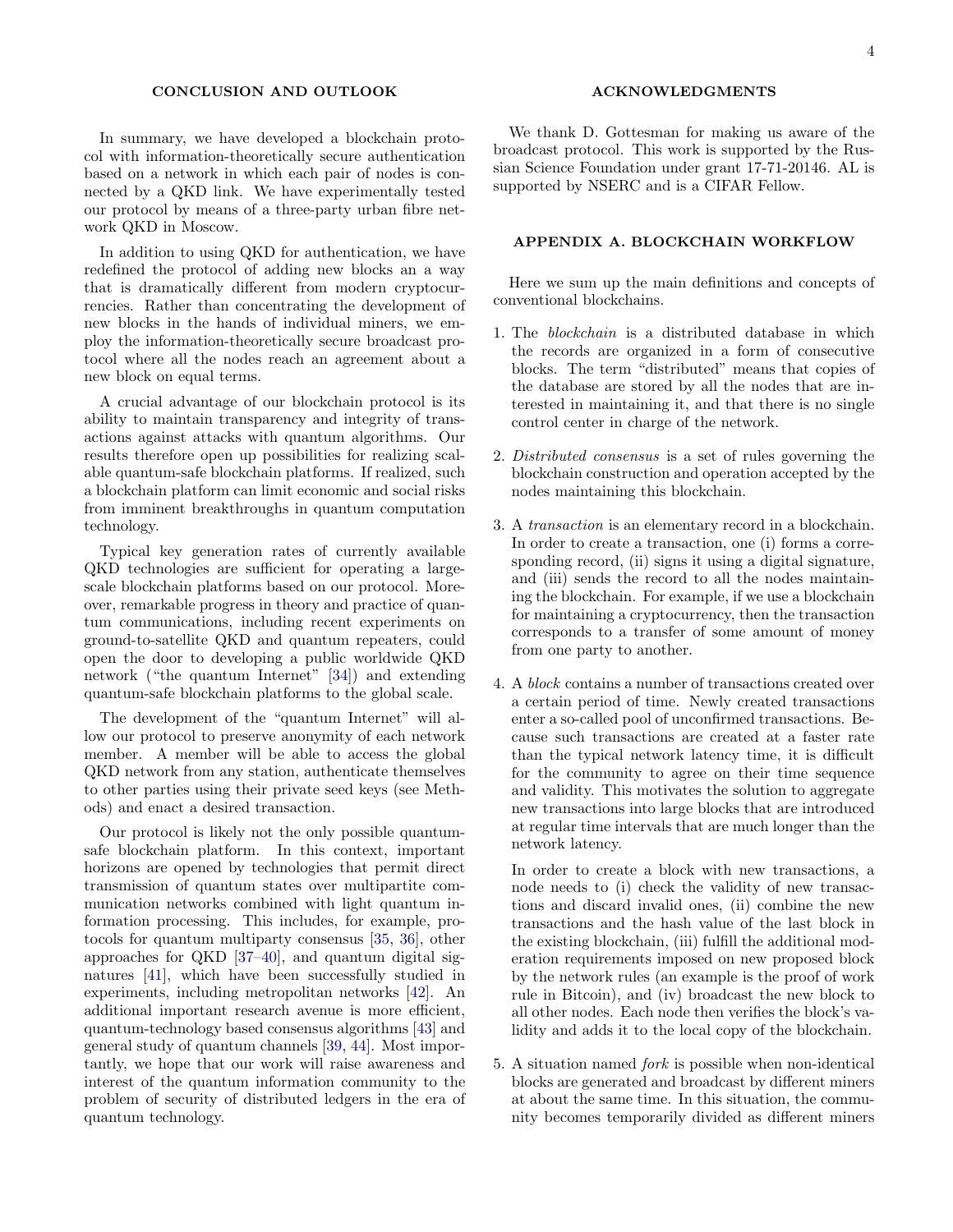will use these different blocks to generate their subsequent blocks. To reunite the community, the longestchain rule applies: as the both branches continue to grow, one of them will become longer than others. At this point, the community chooses this particular branch as the "correct" one. As a consequence of this rule, the reliability of any block grows with its depth relative to the last block in the chain.

6. The *cryptographic hash function*  $H(\cdot)$  is a one-way map from arbitrary length strings to fixed-length strings (let say, 256 or 512 bit). The term "cryptographic" means that it act is pseudo-random way, i.e. any modification of the argument string  $x$  (even in a single bit) yields a major and unpredictable change of  $H(x)$ .

Moreover, it is universally believed that there is no classical algorithm, except brute-force, to invert the hash function (solve an equation  $H(x) = h$  for a given hash  $h$ ), and find its collisions (i.e. find the string  $x \neq y$  for a given y such that  $H(x) = H(y)$ , or even find two arbitrary distinct strings  $x$  and  $y$  such that  $H(x) = H(y)$ . Quantum algorithms, in particular, Grover's algorithm [\[8\]](#page-5-7), allow a quadratic speedup in solving such problems only.

7. A digital signature is an algorithm that allows one to verify that a certain message (in our case, a transaction) has been created by a particular person. The basic idea is that the author generates a pair of keys: a secret key  $k_{\text{sec}}$ , which must be kept out of reach for all others, and a public key  $k_{\text{publ}}$ , which can be known to anyone. There is a fixed-length output function  $sgn(x, k)$  taking an arbitrary message x and a secret key  $k$ , such that the triplet

$$
\{m, \text{sgn}(m, k_{\text{sec}}), k_{\text{publ}}\}\tag{1}
$$

verifies the fact the author, identified with the public key  $k_{\text{publ}}$ , indeed possesses the corresponding secret key  $k_{\text{sec}}$  and signed the message m. On the other hand, the above triplet does not allow one to determine  $k_{\text{sec}}$ using a reasonable amount of classical computational resources.

#### APPENDIX B. INFORMATION-THEORETICALLY SECURE AUTHENTICATION

Two parties, Alice and Bob, can authenticate messages sent to each other if they share a secret private key  $K_{\text{aut}}$ that is not known to anyone else. The private key of necessary length can be generated via QKD provided that the parties have a small amount of "seed" key to authenticate themselves to each other in the beginning of the session. Once the private key is established, the authentication procedure is as follows: Alice sends to Bob a message with a hash tag generated using that key. After

receiving the message, Bob also computes its hash tag. If the hash tags coincide, Bob can be certain that the message has arrived from Alice.

In our protocol, we use Toeplitz hashing due to its computational simplicity [\[45,](#page-6-10) [46\]](#page-6-11). Let the lengths of all messages and their hash tags be  $l_M$  and  $l_h$  respectively. The hash tag of the *i*th message  $M_i$  is calculated according to

$$
h(M_i) = T_S M_i \oplus r_i,\tag{2}
$$

where  $T_S$  is a  $l_h \times l_M$  Toeplitz matrix generated by a string S of length  $l_h + l_M - 1$ ,  $r_i$  is a bit string of length  $l_h$ , and  $\oplus$  is the bitwise xor. Both S and  $r_i$  are private and taken from the common private key  $K_{\text{aut}}$ . Then the probability that an eavesdropper will correctly guess the hash tag of a modified message is not more than  $2^{-l_h}$ .

If a series of messages is transmitted, the string  $S$ can be reused without compromising security, while the string  $r_i$  must be generated anew every time. In this way, the private key is consumed at a rate of  $l_h$  bits per message. In our experiment,  $l_h = 40$  and  $l_M = 2^{22}$ .

# APPENDIX C. BROADCAST PROTOCOL AND BLOCK CONSTRUCTION

Here we briefly discribe the protocol for reaching Byzantine agreement in the presence of faulty nodes [\[16\]](#page-5-12). We consider  $n$  nodes connected by pairwise authenticated channels. Let each ith node possess a certain private value  $V_i$ .

The goal of the protocol is to make all nodes aware of all  $V_i$ 's with a complication that there are at most m "dishonest" (or faulty) nodes. This can be rephrased as obtaining an n-dimensional interactive consistency vector  $\vec{V}^{\text{cons}}$  with the following properties: (i) all the honest nodes obtain the same vector  $\vec{V}^{\text{cons}}$ , and (ii) the *i*th component of  $\vec{V}^{\text{cons}}$  equals  $V_i$  for all honest nodes.

The interactive consistency vector is determined through a series of communication rounds that proceed as follows.

- In the first round, the nodes transmit their values of  $V_i$  to each other.
- In subsequent rounds, the nodes communicate all the information they received in the previous round from other nodes (messages are of the form such as "node  $i_2$  told node  $i_1$  that node  $i_3$  told node  $i_2$ ... that node  $i_r$  told node  $i_{r-1}$  that its private value is  $U$ ").

In Ref. [\[16\]](#page-5-12), Lamport, Shostak and Pease proved that the interactive consistency vector can be obtained with no more than  $m + 1$  rounds for  $m < n/3$ .

In our setup, the private value  $V_i$  is the pool of transactions received by the ith node (together with its own transactions), as well as the set of bits indicating the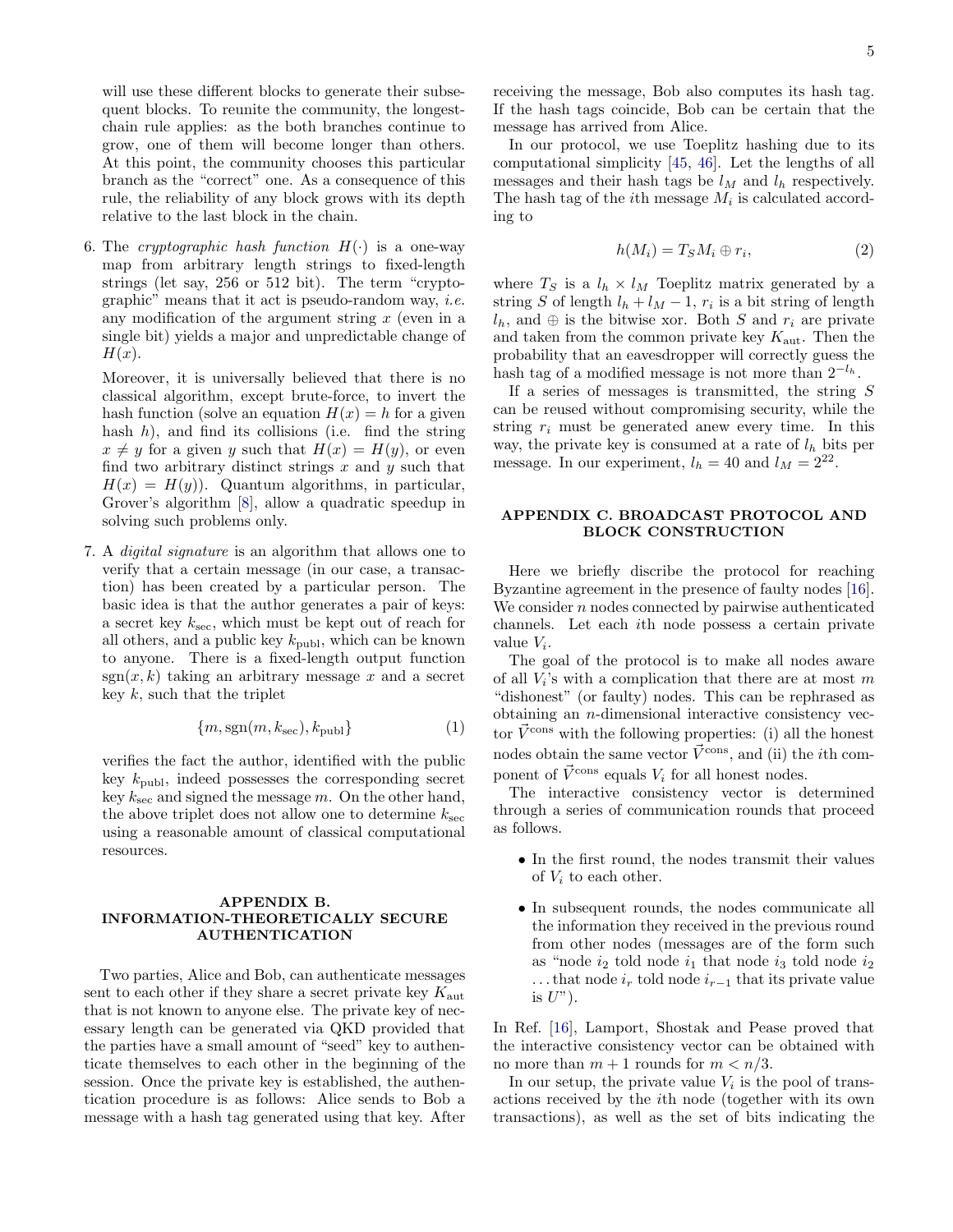node's opinion of each transaction's admissibility. After obtaining the interactive consistency vector  $\vec{V}^{\text{cons}}$ , the honest nodes are able to create a block containing the complete set of admissible transactions from the pool.

A shortcoming of the protocol of Ref. [\[16\]](#page-5-12) in its original form is that it becomes exponentially data-intensive if a large number of cheating or unoperational nodes are present. Therefore further research on developing an efficient consensus protocol is required. We are optimistic that this issue can be resolved. Indeed, classical blockchain networks do routinely face the same challenge and have learned to deal with it efficiently [\[51\]](#page-6-12).

#### APPENDIX D. QKD NETWORK

The basis for our experimental work is our recently developed modular QKD device [\[32,](#page-5-17) [47](#page-6-13)[–50\]](#page-6-14) driven by a National Instruments NI PCIe-7811R card. This setup uses a semiconductor laser LDI-DFB2.5G controlled by an FPGA board Spartan-6 to generate optical pulses at

- <span id="page-5-0"></span>[1] P. Franco, Understanding Bitcoin: Cryptography, Engineering and Economics (John Wiley & Sons, 2014).
- <span id="page-5-1"></span>[2] A. Extance, Nature 526[, 21 \(2015\).](https://dx.doi.org/10.1038/526021a)
- <span id="page-5-2"></span>[3] B. Marr, How Blockchain Technology Could Change The World, Forbes, May 27, 2016.
- <span id="page-5-3"></span>[4] M. Swan, *Blockchain* (O'Reilly Media, Inc., 2015).
- <span id="page-5-4"></span>[5] J.H. Witte, [arXiv:1612.06244.](https://arxiv.org/abs/1612.06244)
- <span id="page-5-5"></span>[6] B. Schneier, Applied cryptography (John Wiley & Sons, Inc., New York, 1996).
- <span id="page-5-6"></span>[7] P.W. Shor, [SIAM J. Comput.](https://dx.doi.org/10.1137/S0097539795293172) 26, 1484 (1997).
- <span id="page-5-7"></span>[8] L.K. Grover, in Proceedings of 28th Annual ACM Symposium on the Theory of Computing (New York, USA, 1996), p. 212.
- <span id="page-5-8"></span>[9] D. Aggarwal, G.K. Brennen, T. Lee, M. Santha, and M. Tomamichel, [arXiv:1710.10377.](https://arxiv.org/abs/1710.10377)
- [10] L. Tessler and T. Byrnes, [arXiv:1711.04235.](https://arxiv.org/abs/1711.04235)
- [11] K.P. Kalinin and N.G. Berloff, [arXiv:1802.10091.](https://arxiv.org/abs/1802.10091)
- <span id="page-5-9"></span>[12] D. Sapaev, D. Bulychkov, F. Ablayev, A. Vasiliev, and M. Ziatdinov, [arXiv:1802.06763](https://arxiv.org/abs/1802.06763)
- <span id="page-5-10"></span>[13] L. Lamport, Technical Report SRI-CSL-98, SRI International Computer Science Laboratory, Oct. 1979.
- [14] R. Merkle, Ph.D. dissertation, Dept. of Electrical Engineering, Stanford University, 1979.
- <span id="page-5-11"></span>[15] D.J. Bernstein, *Introduction to post-quantum cryptogra*phy (Springer-Verlag Berlin Heidelberg, 2009).
- <span id="page-5-12"></span>[16] L. Lamport, R. Shostak, and M. Pease, [ACM T. Progr.](http://dx.doi.org/10.1145/357172.357176) Lang. Sys. 4[, 382 \(1982\).](http://dx.doi.org/10.1145/357172.357176)
- <span id="page-5-13"></span>[17] M. Castro, and B. Liskov. [ACM Trans. Comput. Syst.](http://dx.doi.org/10.1145/571637.571640) 20[, 398 \(2002\).](http://dx.doi.org/10.1145/571637.571640)
- <span id="page-5-14"></span>[18] N. Gisin, G. Ribordy, W. Tittel, and H. Zbinden, [Rev.](http://dx.doi.org/10.1103/RevModPhys.74.145) Mod. Phys. 74[, 145 \(2002\).](http://dx.doi.org/10.1103/RevModPhys.74.145)
- [19] V. Scarani, H. Bechmann-Pasquinucci, N.J. Cerf, M. Dusek, N. Lütkenhaus, and M. Peev, [Rev. Mod. Phys.](http://dx.doi.org/10.1103/RevModPhys.81.1301) 81[, 1301 \(2009\).](http://dx.doi.org/10.1103/RevModPhys.81.1301)
- [20] E. Diamanti, H.-K. Lo, and Z. Yuan, [npj Quant. Inf.](https://dx.doi.org/10.1038/npjqi.2016.25) 2, [16025 \(2016\).](https://dx.doi.org/10.1038/npjqi.2016.25)

the standard telecommunication wavelength 1.55  $\mu$ m and a 10 MHz repetition rate. We have used ID230 singlephoton detectors from ID Quantique.

The QKD network contains two links with different physical implementations, realized in an urban environment in Moscow. The parameters of both links are listed in the table [II.](#page-5-19)

|             |                        | First link Second link |
|-------------|------------------------|------------------------|
|             | Encoding polarization  | phase                  |
| Length      | $30 \text{ km}$        | $15 \;{\rm km}$        |
| Loss        | $13 \text{ dB}$        | 7 dB                   |
| <b>OBER</b> | $5.5\%$                | 3.5%                   |
|             | Key rate $0.02$ Kbit/s | $0.1$ Kbit/s           |

<span id="page-5-19"></span>Table II. Main parameters of the links in the employed QKD network. QBER: quantum bit error rate

- <span id="page-5-15"></span>[21] L. Gyongyosi, S. Imre, and H.V. Nguyen, [IEEE Commun.](https://dx.doi.org/10.1109/COMST.2017.2786748) [Surv. Tut. \(2018\).](https://dx.doi.org/10.1109/COMST.2017.2786748)
- <span id="page-5-16"></span>[22] L. Salvail, M. Peev, E. Diamanti, R. Alleaume, N. Lütkenhaus, and T. Laenger, [J. Comput. Sec.](https://dx.doi.org/10.3233/JCS-2010-0373) 18, 61  $(2010)$ .
- [23] C. Elliott, A. Colvin, D. Pearson, O. Pikalo, J. Schlafer, and H. Yeh, Proc. SPIE 5815[, 138 \(2005\).](https://dx.doi.org/10.1117/12.606489)
- [24] M. Peev et al., New J. Phys. 11[, 075001 \(2009\).](https://dx.doi.org/10.1088/1367-2630/11/7/075001)
- [25] D. Stucki, M. Legre, F. Buntschu, B. Clausen, N. Felber, N. Gisin, L. Henzen, P. Junod, G. Litzistorf, P. Monbaron, L. Monat, J.-B. Page, D. Perroud, G. Ribordy, A. Rochas, S. Robyr, J. Tavares, R. Thew, P. Trinkler, S. Ventura, R. Voirol, N. Walenta, and H. Zbinden, [New J.](https://dx.doi.org/10.1088/1367-2630/13/12/123001) Phys. 13[, 123001 \(2011\).](https://dx.doi.org/10.1088/1367-2630/13/12/123001)
- [26] T.-Y. Chen, H. Liang, Y. Liu, W.-Q. Cai, L. Ju, W.-Y. Liu, J. Wang, H. Yin, K. Chen, Z.-B. Chen, C.-Z. Peng, and J.-W. Pan, Opt. Express 17[, 6540 \(2009\).](https://dx.doi.org/10.1364/OE.17.006540)
- [27] T.-Y. Chen, J. Wang, H. Liang, W.-Y. Liu, Y. Liu, X. Jiang, Y. Wang, X. Wan, W.-Q. Cai, L. Ju, L.-K. Chen, L.-J. Wang, Y. Gao, K. Chen, C.-Z. Peng, Z.-B. Chen, and J.-W. Pan, Opt. Express 18[, 27217 \(2010\).](https://dx.doi.org/10.1364/OE.18.027217)
- [28] S. Wang, W. Chen, Z.-Q. Yin, Y. Zhang, T. Zhang, H.- W. Li, F.-X. Xu, Z. Zhou, Y. Yang, D.-J. Huang, L.-J. Zhang, F.-Y. Li, D. Liu, Y.-G. Wang, G.-C. Guo, and Z.-F. Han, Opt. Lett. 35[, 2454 \(2010\).](https://dx.doi.org/10.1364/OL.35.002454)
- [29] M. Sasaki et. al., Opt. Express 19[, 10387 \(2011\).](https://dx.doi.org/10.1364/OE.19.010387)
- [30] D. Fröhlich, J.F. Dynes, M. Lucamarini, A.W. Sharpe, Z. Yuan, and A.J. Shields, Nature 501[, 69 \(2013\).](https://dx.doi.org/10.1038/nature12493)
- [31] Q. Zhang, [IEEE Spectr., Oct. 2016.](http://spectrum.ieee.org/telecom/security/chinas-2000km-quantum-link-is-almost-complete)
- <span id="page-5-17"></span>[32] E.O. Kiktenko, N.O. Pozhar, A.V. Duplinskiy, A.A. Kanapin, A.S. Sokolov, S.S. Vorobey, A.V. Miller, V.E. Ustimchik, M.N. Anufriev, A.S. Trushechkin, R.R. Yunusov, V.L. Kurochkin, Y.V. Kurochkin, and A.K. Fedorov, [Quantum Electron.](http://dx.doi.org/10.1070/QEL16469) 47, 798 (2017).
- <span id="page-5-18"></span>[33] P. K. Tysowski, X. Ling, N. Lütkenhaus, and M. Mosca [accepted in Quantum Science and Technology \(2017\).](https://doi.org/10.1088/2058-9565/aa9a5d)